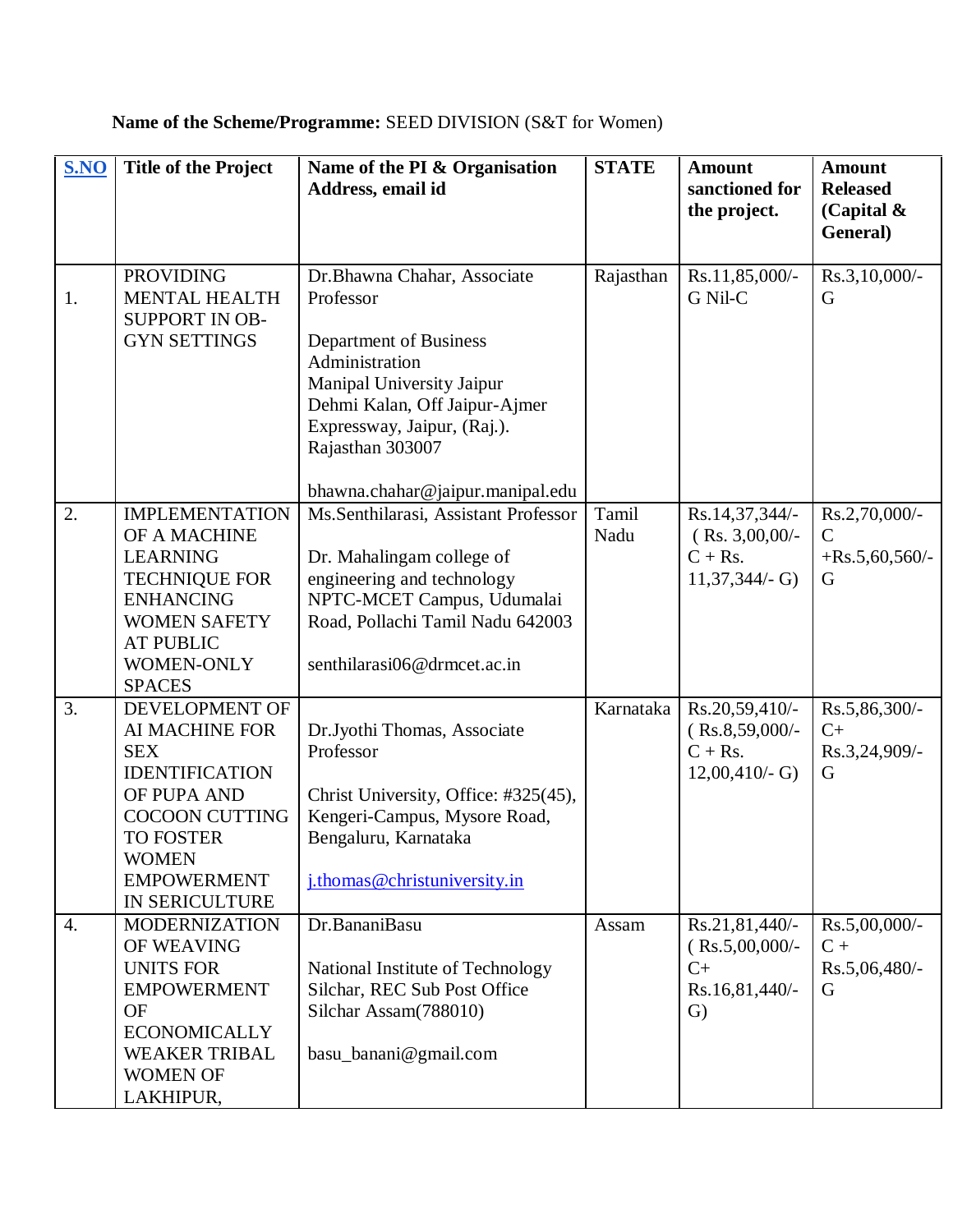|    | <b>ASSAM</b>                       |                                  |            |                                 |                                |
|----|------------------------------------|----------------------------------|------------|---------------------------------|--------------------------------|
|    |                                    |                                  |            |                                 |                                |
|    |                                    |                                  |            |                                 |                                |
|    |                                    |                                  |            |                                 |                                |
|    |                                    |                                  |            |                                 |                                |
|    |                                    |                                  |            |                                 |                                |
| 5. | <b>ECO-FRIENDLY</b>                | Ms.R Sukanya Devi, Assistant     | Tamil      | Rs.19,75,000/-                  | $Rs.5,15,000/-$                |
|    | <b>COST EFFECTIVE</b>              | Professor                        | Nadu       | $(Rs.7, 25, 000/-$              | $G+$                           |
|    | <b>SILK DYEING</b>                 |                                  |            | $C +$                           | Rs.7,25,000/-                  |
|    | <b>TECHNOLOGY</b>                  | Kumaraguru College of            |            | Rs.12,50,000/-                  | $\mathsf{C}$                   |
|    | <b>FOR RURAL</b>                   | Technology, Chinnavedampatti,    |            | $\mathrm{G}$                    |                                |
|    | <b>WOMEN</b>                       | Saravanampatty, Coimbatore,      |            |                                 |                                |
|    | <b>UPLIFTMENT OF</b>               | Tamil Nadu (641049)              |            |                                 |                                |
|    | <b>SIRUMUGAI</b>                   |                                  |            |                                 |                                |
|    | <b>WEAVING</b>                     | sukanyadevi.r.txt@kct.ac.in      |            |                                 |                                |
|    | <b>CLUSTER</b>                     |                                  |            |                                 |                                |
| 6. | <b>DEVELOPMENT</b>                 | Dr.Piyush Ranjan, Additional     | <b>New</b> | Rs.34,28,560/-                  | Rs.15,09,280/-                 |
|    | <b>AND EVALUATION</b>              | Professor                        | Delhi      | $(Rs.32, 78, 560/$ -            | $G +$                          |
|    | OF A WOMEN                         |                                  |            | $G +$                           | Rs.1,50,000/-                  |
|    | <b>CENTRIC</b>                     | All India Institute of Medical   |            | Rs.1,50,000/-                   | $\mathsf{C}$                   |
|    | <b>COMPREHENSIVE</b>               | Sciences, New Delhi, Ansari      |            | $\mathcal{C}$                   |                                |
|    | <b>WEIGHT</b>                      | Nagar, Delhi (110029)            |            |                                 |                                |
|    | <b>MANAGEMENT</b>                  |                                  |            |                                 |                                |
|    | <b>MODULE</b>                      | drpiyushdost@gmail.com           |            |                                 |                                |
| 7. | DEVELOPMENT OF                     | Dr. Sangita Ganguly              | Haryana    | Rs.35,06,225                    | Rs.8,01,760/-                  |
|    | <b>FLAXSEED-RICH</b>               |                                  |            | (Rs.23, 85, 280/                | $G +$                          |
|    | PROBIOTIC DAIRY<br><b>FOODS TO</b> | Dairy Technology Division, ICAR- |            | $G +$                           | Rs.11,20,945/-<br>$\mathsf{C}$ |
|    | <b>ADDRESS</b>                     | NDRI, Karnal, Haryana-132001     |            | Rs.11,20,945/-<br>$\mathcal{C}$ |                                |
|    | <b>MENOPAUSE</b>                   | sangitandri@gmail.com            |            |                                 |                                |
|    | <b>SYMPTOMS</b>                    |                                  |            |                                 |                                |
| 8. | <b>PREVENTIVE</b>                  | Dr.Chitra, HOD/EEE               | Tamil      | Rs.13,22,520/-                  | Rs.3,51,080/-                  |
|    | <b>WOMEN'S SAFETY</b>              |                                  | Nadu       | $(Rs.52,000/- c)$               | $G + Rs.$                      |
|    | <b>APP USING</b>                   | AarupadaiVeedu Institute of      |            | $+$ Rs.                         | Rs.52,000/- C                  |
|    | <b>LOCATION BASED</b>              | Technology, Paiyanoor, Chennai   |            | 12,70,520/- G                   |                                |
|    | <b>ALERTING</b>                    | Tamilnadu(603104)                |            |                                 |                                |
|    |                                    |                                  |            |                                 |                                |
|    |                                    | chitra@avit.ac.in                |            |                                 |                                |
| 9. | <b>LIVELIHOOD</b>                  | Dr. Arti Kashyap, Associate      | Himachal   | Rs.35,65,540/-                  | Rs.8,56,340/-                  |
|    | <b>GENERATION AND</b>              | Professor                        | Pradesh    | $(Rs.29, 65, 540/-$             | $G +$                          |
|    | <b>IMPROVEMENT</b>                 |                                  |            | G                               | Rs.6,00,000/-                  |
|    | FOR WOMEN                          | IIT Mandi, Himachal              |            | $+$ Rs.6,00,000/-               | $\mathsf{C}$                   |
|    | <b>ENTREPRENEURS</b>               | Pradesh(175005)                  |            | $\mathcal{C}$                   |                                |
|    | IN SMALL SCALE                     |                                  |            |                                 |                                |
|    | <b>FRUITS AND</b>                  | arti@iitmandi.ac.in              |            |                                 |                                |
|    | <b>VEGETABLE</b>                   |                                  |            |                                 |                                |